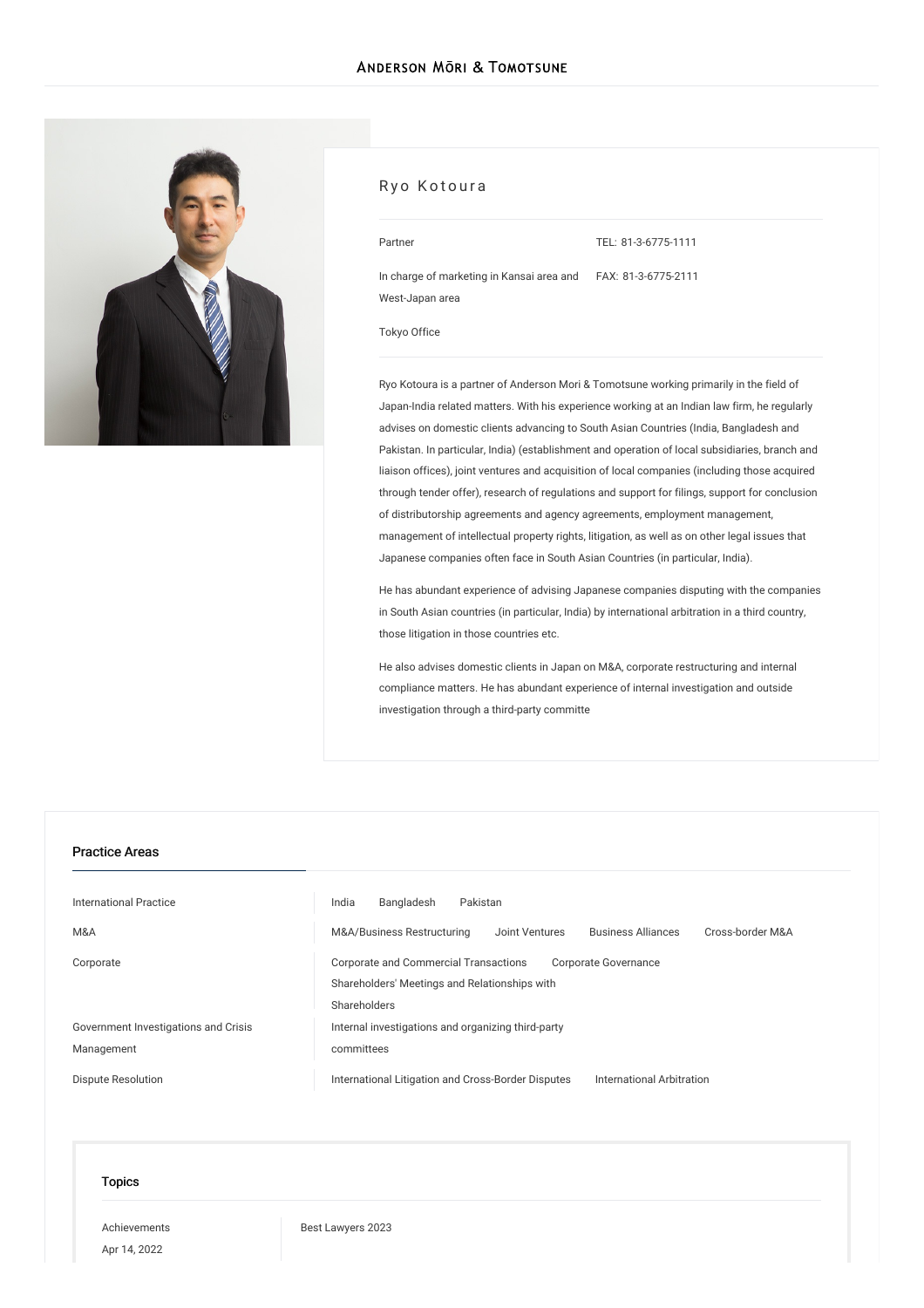Feb 4, 2022

[Articles](/en/publications/articles/) Jan 2022 Labor Law Reforms in Asian Countries--- Latest [Developments](/en/publications/detail/publication_0024442_en_001) and Actions to Take (4. India)

## Practice Groups

| Corporate Transaction Group                | Dispute Resolution Group | Asia and Emerging Countries Practice Group |
|--------------------------------------------|--------------------------|--------------------------------------------|
| Corporate Crisis Management Practice Group |                          |                                            |

# Background

| Mar 2002            | Kyoto University (LL.B.)                                                |
|---------------------|-------------------------------------------------------------------------|
| 2002 - 2003         | The Legal Training and Research Institute of the Supreme Court of Japan |
| Sep 2007 - May 2008 | Associated with Amarchand & Mangaldas & Suresh A. Shroff & Co, Mumbai,  |
|                     | India                                                                   |
| May 2009            | Graduate study, Columbia Law School (LL.M)                              |

## Publications

| Labor Law Reforms in Asian Countries--- Latest Developments and Actions to Take (4. India)<br><b>Business Homu</b>                                                                                                        | Jan 2022 |
|---------------------------------------------------------------------------------------------------------------------------------------------------------------------------------------------------------------------------|----------|
| Latest Trends in Regulations of Cross-Border Data Transfer [No. 6] / India Business & Law Website                                                                                                                         | Dec 2021 |
| Guidebook of English Language Contracts around the World Shojihomu Co., Ltd.                                                                                                                                              | Apr 2019 |
| Basic Information for Company Law and Management in Bangladesh<br>JCA Journal, March 2019                                                                                                                                 | Mar 2019 |
| How to manage labour unions in India JCA Journal, March 2018                                                                                                                                                              | Mar 2018 |
| Concerns about labor regulation in South East Asia countries: Singapore, Thailand, Vietnam, Indonesia and Myanmar<br>Jinji<br>Jitsumu                                                                                     | Jan 2015 |
| Fundamental amendments to the Companies Act of India and influence on Japanese companies' affiliates in India<br>Kaisya Homu<br>A2Z                                                                                       | Jan 2014 |
| Summary of M&A Regulations in India<br>The Lawyers                                                                                                                                                                        | Jun 2013 |
| Company's Risk Management for Employees working outside Japan Labour Journal No. 1251                                                                                                                                     | May 2013 |
| The Corporate Governance in Foreign Countries - Bangladesh<br>Gekkan Kansayaku, Vol.612                                                                                                                                   | Apr 2013 |
| Q&A: Strategies for Corporate Law Practice in Asia and Emerging Countries<br>Shoii Homu                                                                                                                                   | Apr 2013 |
| Series: Doing Business in India (1) - (18) (November, December 2012/ January - December 2013 / January - April 2014)<br><b>JCA</b>                                                                                        | Nov 2012 |
| Journal                                                                                                                                                                                                                   |          |
| Checking Overseas Business Risks - Basic knowledge in doing business in India (1) - (12) (July, August, September, November,<br>December 2011 / March, April, May, June, July, August, September 2012)<br>Kaisya Homu A2Z | Jul 2011 |
| Outline of M&A regulations in India M&A Review Vol.25, No,3                                                                                                                                                               | May 2011 |
| The key points for expanding business to India No.1-No.6 (April, May 2011)<br>Fuji Sankei Business i                                                                                                                      | Apr 2011 |
| Deemed public company regulations under Indian Companies Act (February, April 2011) Kokusai Shoji Homu Vol. 39, No. 2 / Vol.<br>39, No. 4                                                                                 | Feb 2011 |
| Notes when entering into a service agreement with an Indian company Business Law Journal, No.32                                                                                                                           | Nov 2010 |
| Legal Risk for doing Business in India (November 2010) / (December 2010)<br>Kaisya Homu A2Z                                                                                                                               | Nov 2010 |
| Labor Management in India - Difficulties in retrenchment of unskilled labour<br>Nikkei Business                                                                                                                           | Jun 2010 |
| "Competition Act, 2002" and recent competiton policy in India Business Law Journal, No.23                                                                                                                                 | Feb 2010 |
| Update of Policy on Foreign Direct Investment in India (Overview of Press Note 7 (2008))<br>Kokusai Shoji Homu, Vol. 37, No. 8                                                                                            | Aug 2009 |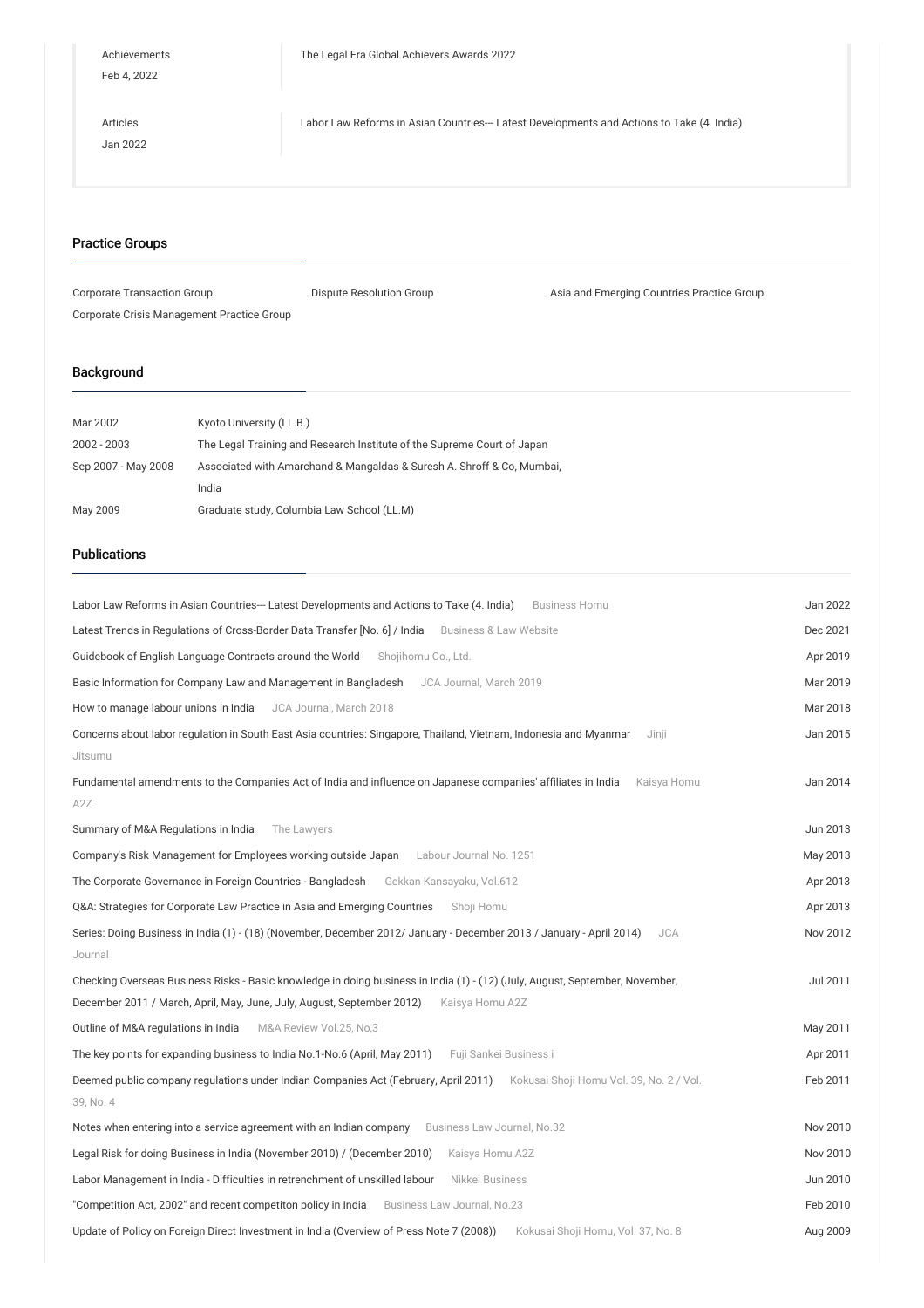| Latest M&A Precedents and Practices<br>Hanrei Times Co., Ltd.                                                                                                                       | Jul 2009 |
|-------------------------------------------------------------------------------------------------------------------------------------------------------------------------------------|----------|
| Regulations on Acquisition and Transfer of Shares of Indian Domestic Company by Nonresident - Focusing on Takeover Regulations-<br>Kokusai Shoji Homu, Vol. 36, No. 10              | Oct 2008 |
| JCA Journal, Nos. 55-7 through 55-10, 55-12 (2008), 56-1, 56-3, 56-6 (2009)<br>Commercial Dispute Resolution in India (1)-(8)                                                       | Jul 2008 |
| Shareholder's Rights under the Indian Companies Act<br>Shoji Homu No. 1832                                                                                                          | May 2008 |
| Overview of Indian Companies Act (produced by JETRO)                                                                                                                                | May 2008 |
| A Dozen of Pitfalls in Doing Business in India                                                                                                                                      | Apr 2008 |
| "Nireco Case" "Yumeshin Holding Co., Ltd. vs Japan Engineering Consultants Co., Ltd. Case," (Featured articles - Disputes, current                                                  | Mar 2008 |
| regulations and issues thereof in the area of M&As)<br>Hanrei Times No. 1259                                                                                                        |          |
| Overview of Foreign Investment Regulations in India<br>Kokusai Shoji Homu, Vol. 36, No. 2 (February 2008) and No. 3 (March 2008)                                                    | Feb 2008 |
| Compass for M&A Law<br>Seirin Shoin Co., Ltd.                                                                                                                                       | Dec 2007 |
| Regulations on Depositary Receipts in India - in Consideration of the Establishment of Japanese Depositary Receipts (JDR) -                                                         | Nov 2007 |
| Shoji Homu No. 1815                                                                                                                                                                 |          |
| Guide to Japan's New Corporation Law: An analysis of the new corporate system based upon a review of the new provisions<br>Jan 2005<br>Kinzai Institute for Financial Affairs, Inc. |          |

#### Lectures

| SIAC India-Japan Webinar India-Japan Trade and Investment: Negotiating the Deal and Effectively Resolving Disputes<br>Singapore<br>International Arbitration Centre                                    | Feb 5, 2021          |
|--------------------------------------------------------------------------------------------------------------------------------------------------------------------------------------------------------|----------------------|
| Being successful in India - how to manage business reputation risks and understanding "promotor" from perspective of Japanese                                                                          | Jan 21, 2020.        |
| Japan Institute for Overseas Investment (JOI), Kroll International Inc., Anderson Mori & Tomotsune<br>companies                                                                                        |                      |
| Asia Pacific Mergers & Acquisitions Conference "Cross-Border M&A II: Australia, India & Southeast Asia"<br>International Bar<br>Association                                                            | Nov 25, 2019         |
| Practical issues of International Arbitration (Series 2) - from initiation of arbitration to enforcement of arbitral award-<br>Anderson<br>Mori & Tomotsune Nagoya Office                              | Oct 29, 2019         |
| Practical issues of International Arbitration (Series 2) - from initiation of arbitration to enforcement of arbitral award-<br>Anderson<br>Mori & Tomotsune Osaka Office                               | Oct 28, 2019         |
| Mumbai Centre For International Arbitration (MCIA) 4th Annual Conference "Arbitration in India - Blazing New Trails or Taking Two<br>Steps Back"<br>Mumbai Centre For International Arbitration (MCIA) | Sep 7, 2019          |
| Investment in or Acquisition of a Listed Company in India Anderson Mori & Tomotsune, J. Sagar Associates                                                                                               | Jul 23, 2019         |
| Practical issues of International Arbitration (Series 1) - agreement for arbitration and initiation of arbitration -<br>Anderson Mori &<br>Tomotsune Nagoya Office                                     | Jul 10, 2019         |
| Practical issues of International Arbitration (Series 1) - agreement for arbitration and initiation of arbitration -<br>Anderson Mori &                                                                | Jul 9, 2019          |
| Tomotsune Osaka Office                                                                                                                                                                                 |                      |
| Recent U.S. Export Control Restrictions and possible countermeasures<br>Anderson Mori & Tomotsune Osaka Office                                                                                         | Jun 5, 7, 2019       |
| How to manage labor disputes and labor unions in India<br>Anderson Mori & Tomotsune / Shardul Amarchand Mangaldas & Co.                                                                                | Sep 26, 2018         |
| New Companies Act 2013 of India<br>Anderson Mori & Tomotsune                                                                                                                                           | Jun 13, 19, 20, 2014 |
| Overview of Companies Act, 2013 in India and the impact of notification of the same act on companies owned or invested by<br>FN Holdings Co., Ltd.<br>Japanese companies                               | Apr 2014             |
| Legal issues for manufacturers in India<br>Mizuho Bank, Ltd.                                                                                                                                           | Mar 2013             |
| The key points for expanding business to India<br>The Bank of Tokyo-Mitsubishi UFJ, Ltd.                                                                                                               | May 2012             |
| Japan Productivity Center<br>Labor & Employment issues in India                                                                                                                                        | Apr 2012             |
| Basics of Legal Practice for Entry into India - Mainly focusing on Foreign Investment, Corporate Law, Securities Law and Merger                                                                        | Feb 27, 2012         |
| <b>Control Regulation</b><br>Anderson Mori & Tomotsune                                                                                                                                                 |                      |
| M&A in India<br>Tokio Marine & Nichido Fire Insurance Co., Ltd.                                                                                                                                        | Jan 2012             |
| Labor & Employment issues in India<br>Chu-bu Seisansei Honbu                                                                                                                                           | Dec 2011             |
| <b>Bribery Risks Overseas</b><br>Anderson Mori & Tomotsune                                                                                                                                             | Nov 2011             |
| Establishment of joint ventures and acquisition of companies in India<br>Deloitte Touche Tohmatsu LLC                                                                                                  | Jul 2011             |